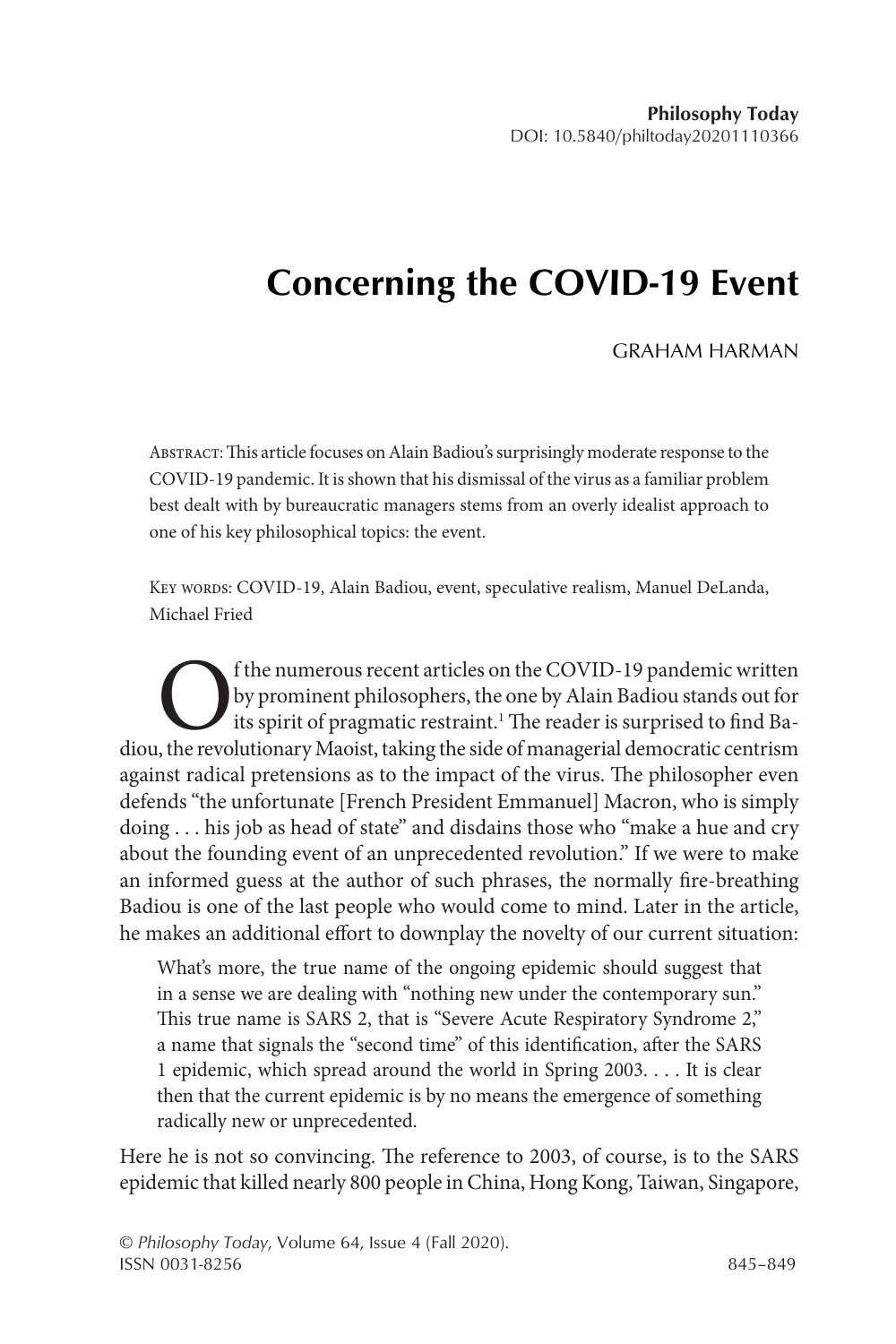and Canada. Tragic and worrisome though it was, the SARS-1 scare cannot sustain even loose comparison with the current pestilence. COVID-19 has spread to every country on earth, and by the time these words are published will have killed more than one million people worldwide, with over 250,000 dead in the United States alone. The novel coronavirus has caused enormous upheaval in the education, health, hospitality, and travel sectors, and has further polarized an already sharply divided American polity. To claim that COVID-19 is nothing new under the sun—I do not take Badiou's scare quotes seriously—simply because a related coronavirus already appeared in 2003 is a bit like saying that the atomic bomb in Hiroshima was nothing new, given that massive firebombings had already occurred in Coventry, Hamburg, Dresden, and Tokyo.

The reason for this disagreement, of course, is that Badiou is rather demanding in his standards for what counts as an "event."2 Badiou's concept of amorous events goes well beyond both legal matrimony and sexual passion, requiring a total change in one's mode of being no matter the consequences. As for the artistic event, nothing will do in twentieth-century music but high atonal serialism, and one gets the sense that even in that group only Anton Webern is rigorous enough to please Badiou. Mainstream musical fashion is summarily dismissed: "Today, the music-world is negatively defined. The classical subject and its romantic avatars are entirely saturated, and it is not the plurality of 'musics'—folklore, classicism, pop, exoticism, jazz and baroque reaction all in the same festive bag—which will be able to resuscitate them."3 Even Igor Stravinsky is held at arm's length as too conservative. Perhaps most emblematically, Badiou permits no political event unless it somehow partakes of "the communist invariant," which he means in an uncompromising sense that includes both Mao's Cultural Revolution and ancient Chinese Legalism.4 This is one problem with Badiou's dismissal of the evental character of COVID-19. He creates such a dualism between mediocre "situations" and consummate revolutionary upheaval that no room is left for otherwise impressive meso-events that cut deeply into history without redeeming the uncounted masses and doling out suitable doses of revolutionary terror. The American Revolution certainly would not fit the bill, and neither would the Roman destruction of Carthage, the appearance of Viking longboats, or perhaps even the invention of the printing press. Thus we can see that COVID-19 is in good company among all those phenomena that Badiou excludes from true eventhood.

Another issue is well worth noting, though it may seem to be of lesser relevance to the present article. It has not gone unnoticed that there is a pronounced idealist streak to Badiou's philosophy. Even the two Speculative Realists who are intellectually closest to Badiou have said as much. Ray Brassier laments as follows: "[for Badiou] the Big Bang, the Cambrian explosion, and the death of the sun remain mere hiccups in the way of the world, in which he has little or no interest."5 Meanwhile, Quentin Meillassoux makes the following concession: "there is in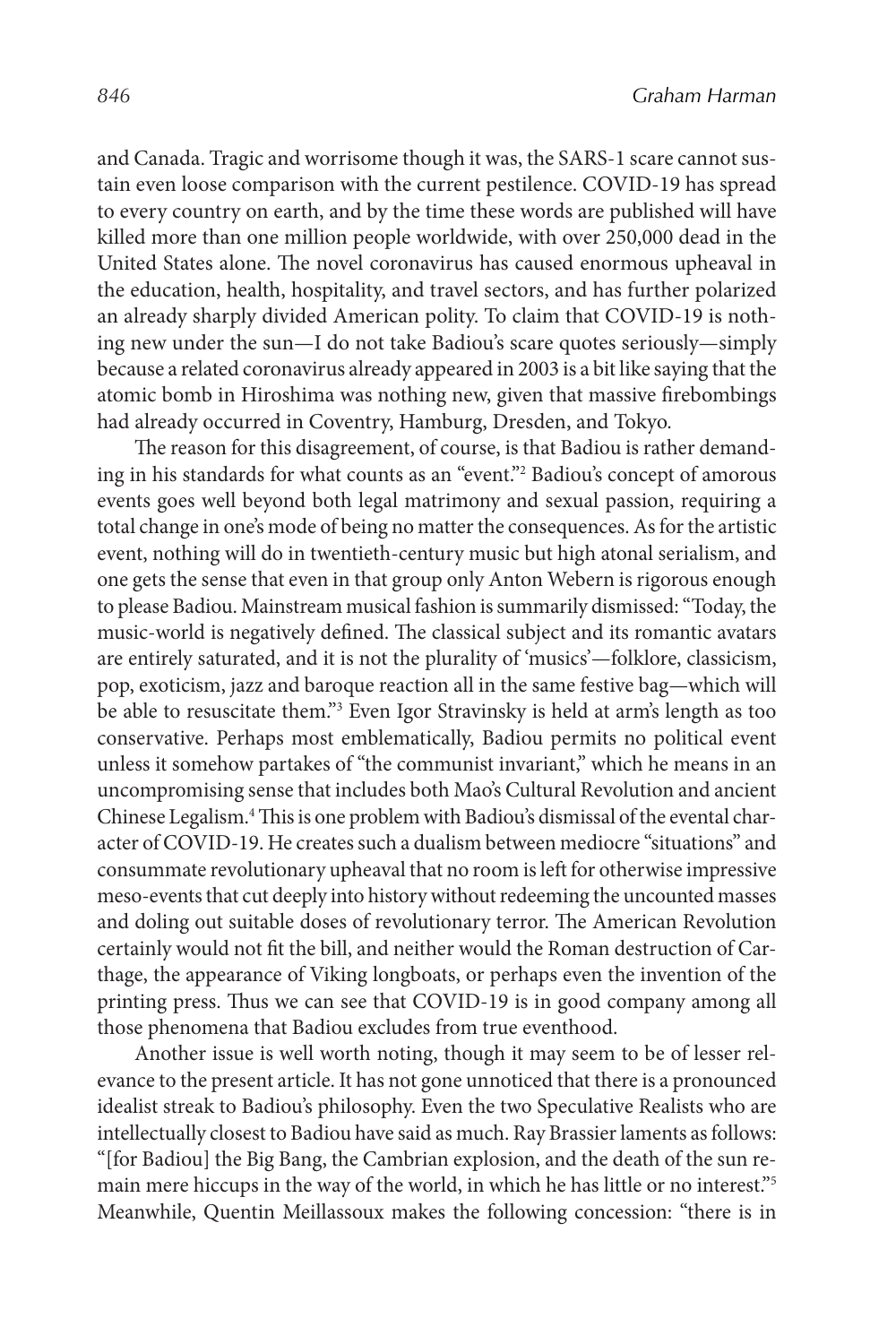[*Logics of Worlds*] no example of purely 'natural' events, radically foreign to every human intervention, to every subjective intervention in general. For example, there is in Badiou no description of the evolutionary emergence of species in terms of events—no evental Darwinism."<sup>6</sup> The reason this aspect of Badiou seems less relevant here is that we are interested in the 2019 emergence of the novel coronavirus not so much as a virological event occurring outside human awareness, but in the human disaster resulting from it. Yet it remains true that for Badiou there is no event without human fidelity to it, and while this marks an important extension of the tradition he valuably terms "anti-philosophical," any realist would require that we give the event a certain minimal autonomy from the subject even when the event in question—such as the current pandemic—requires human involvement.<sup>7</sup>

Let's begin with this second point, the minimal autonomy of events from the human subject. It is rarely noticed that human beings can have two different roles with respect to any event, and only sometimes do we play both roles simultaneously. In one sense, we are the *beholders* of events, as when Michael Fried speaks of an eighteenth-century French painting as deliberately fending off the beholder by depicting the figures in these paintings as intensely absorbed in whatever it is they are doing.<sup>8</sup> In another sense we can be the *ingredients* of an event without necessarily beholding it. To speak of Fried once more, he is well aware that the anti-theatrical detachment of pictorial figures from their beholder is a "supreme fiction," given that there is no painting without someone to look at it, even if it only be artists themselves. A simpler way to make the point is to say that events can occur without the awareness of anyone, contra Badiou's assertion that a faithful political subject must be well aware that what is happening marks a dramatic rupture of the situation. Now, I fully agree with Brassier and Meillassoux that recent Continental philosophy has had too little to say about events lying entirely outside the sphere of givenness to human beings, and that Badiou remains largely confined to this anti-realist dogma. But even if we limit ourselves to considering events like COVID-19, which by definition *require* a human ingredient, it is still necessary to stress the gap between what an event is doing to humans and what they consciously notice about it. For Badiou, those who experience an event without full fidelity to it are actually not experiencing that event at all; in a sense, there is no event without someone being loyal to it.

Instead, I will make the opposite claim: the more transparently an event seems to be understood, the less likely that it is a real event. A certain degree of bafflement generally falls over those who have just been brushed by an event. One thinks of Ernest Rutherford's shock at the deflection of particles from a previously unsuspected atomic nucleus, or even of Georg Cantor—one of Badiou's own heroes—with his "I see it, but I don't believe it" after his discovery of transfinite numbers. A genuine event in the human sphere must be characterized by a certain gap between human participation in it and human understanding of it. While the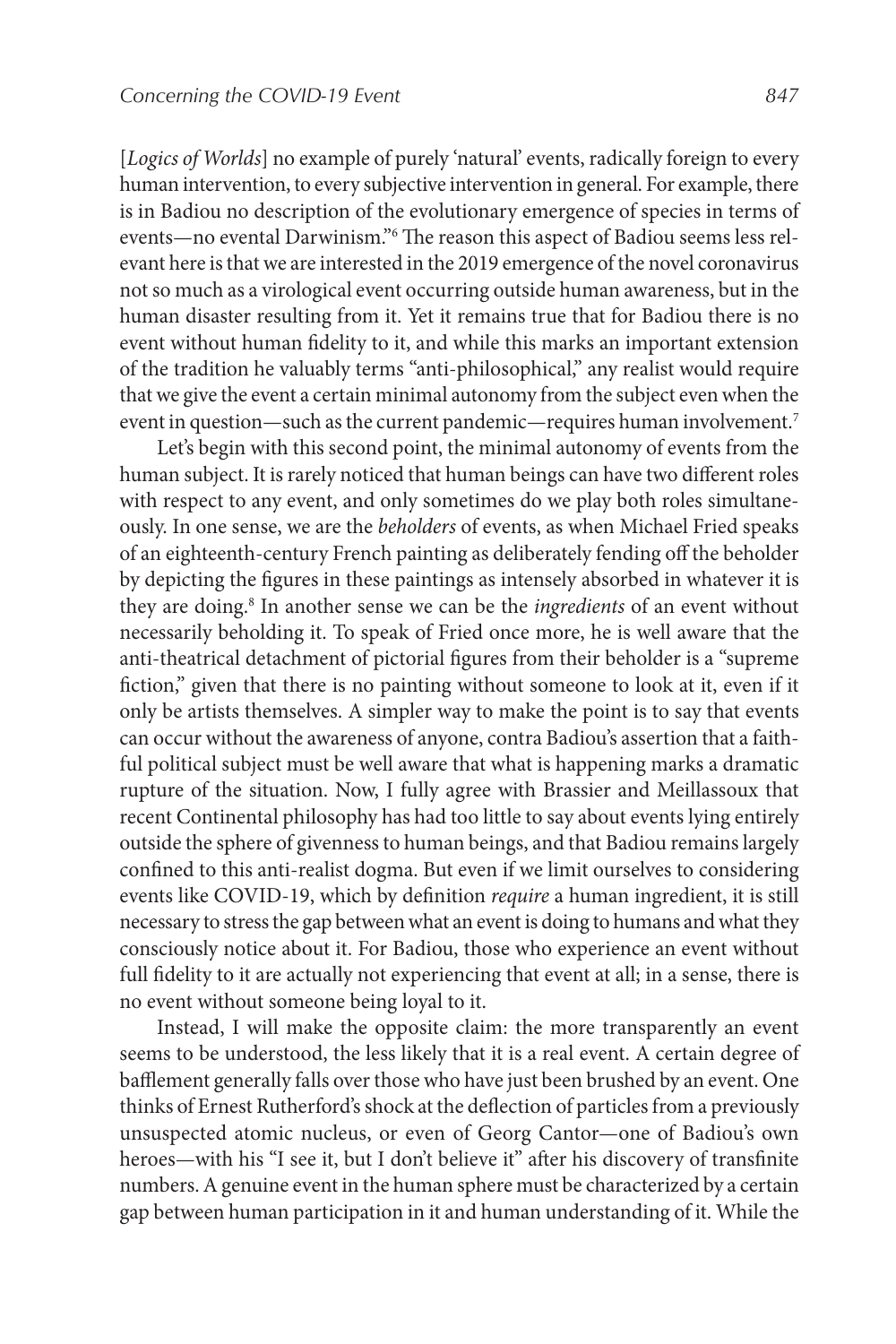gap may not be permanent, is seven or eight years of struggle for understanding too much to ask? With respect to COVID-19, while the new virus was quickly identified, we are still far from grasping the exact nature of this disease and the ways in which it will likely transform the recent civilization we knew through the end of 2019.

Let's turn in closing to the aforementioned weakness of Badiou's theory in dealing with events that amount to anything less than radical upheaval. Manuel DeLanda is fond of opposing both the micro-reduction of society to its smallest actors and the macro-reduction of society to sweeping structural explanations, so as to focus instead on the "meso-level" of society, including such weighty if nonultimate forces as sub-national institutions.<sup>9</sup> Consider such entities as the United States Federal Reserve Bank, Harvard University, or the Dutch East India Company (VOC for short); I have written an entire book on the VOC myself.<sup>10</sup> It is likely that COVID-19 itself will turn out to be one of these meso-institutions in human society, lingering as a serious seasonal illness, and thereby triggering phenomena that may have happened anyway though less quickly and decisively. There may be an end to in-person university curricula, for instance, or perhaps to physical money due to the obvious downside of its well-established filthiness. Trends of this sort will be too minimal to interest a self-proclaimed "militant" like Badiou; those impressed by the magnitude of such large but sub-revolutionary changes will look to the militant like mediocrities too easily impressed by just moving the furniture around, even as Capital continues to rot our souls and pillage the planet. Militants will look down on the meso-theorists with a certain degree of scorn, secure in their moral and intellectual superiority. But is this really because they are militants, too uncompromising to accept half-measures? Or is it not instead because they are philosophical *idealists*, overestimating the power of the human mind to make a clean sweep not only of the sum total of human history (this is the part that bothers conservatives), but also of the sum total of social objects to whose functions and interactions our intellects are never quite equal. The fact that COVID-19 will not cause political revolution does not make it just another mediocre happening that changes nothing. Instead, like all important events, it will probably shuffle the arrangements of various key human institutions, while all the attention goes to the two or three it destroys and the three or four it creates. The philosophical problem with militants is not their militancy, but their idealism.

*Southern California Institute of Architecture*